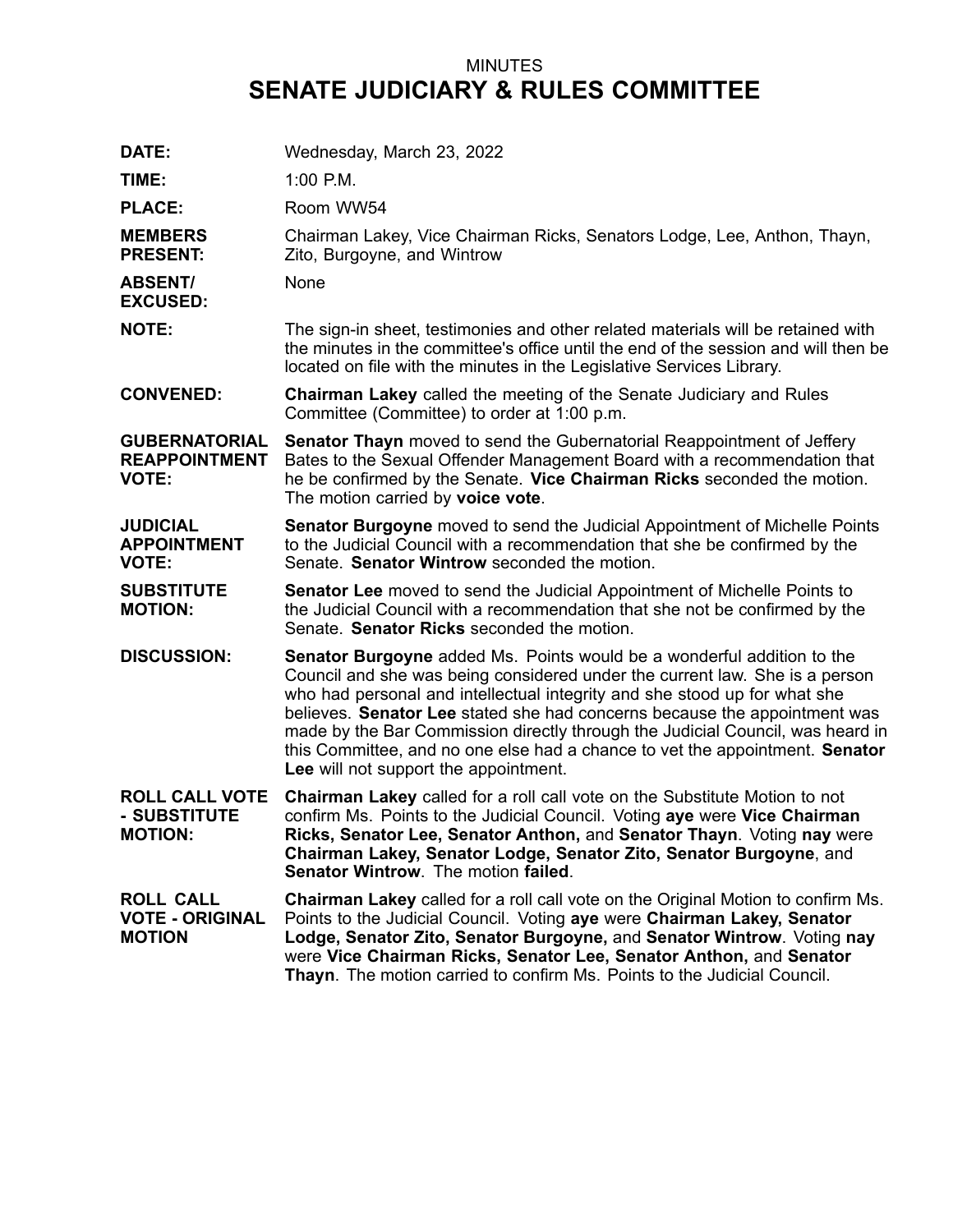- **H 782 Senator Lee** introduced **H 782** and explained the proposed changes to fill judicial vacancies. The legislation changes the term of appointment from six (6) years to four (4) years. It also does the following: (1) It changes the way the members of the Judicial Council are chosen. The judicial members would be selected by the Supreme Court, the non-judicial attorney members would be appointed by the governor from <sup>a</sup> list of three from the Idaho State Bar, and there would be no change to the manner of approving public members. (2) It changes the membership from seven members to eleven members to add <sup>a</sup> magistrate judge as <sup>a</sup> member of the Council; changes the number of non-judicial attorney members to four with requirements for diversity and parity among practice areas; and increases the number of non-attorney members to four. (3) This legislation also allows the Governor to reject <sup>a</sup> slate of nominees provided by the Judicial Council to fill <sup>a</sup> judicial vacancy. (4) It makes public information concerning the applicants to fill <sup>a</sup> judicial vacancy who are on <sup>a</sup> slate of applicants provided to the Governor for appointment. (5) It allows applicants to see survey comments which were solicited from Idaho State Bar members and the public, which previously were withheld from applicants, but provided that comments are not public. (6) It changed the salary of the supreme court justices to \$163,655 per year and adjusted the pay scale of lower courts from <sup>a</sup> fixed amount to <sup>a</sup> percentage to prevent compacting the pay scales. (7) Finally, it removed an exception allowing the judicial branch to submit their annual budget request <sup>a</sup> month later than other state agencies. **DISCUSSION: Senator Wintrow** suggested that the survey comments being shared may inhibit
- the people's comments or inhibit people from applying. **Senator Lee** explained the survey results would discuss the person's strengths and weaknesses and the report would be delivered to the Governor. In addition, the applicants would have access to the comments if they were requested not less than 48 hours prior to the interview. It would disclose any written information or comments provided to the Judicial Council as part of the application process. If the respondent included their name on the survey, it was provided to the applicant. If there was something submitted that was already public record, it remains public even though it was submitted as part of the comments.
- **TESTIMONY: Representative Ron Nate** testified against the passage of **H 782**. **Representative Nate** indicated he had served on the Judicial Council for six years, and was <sup>a</sup> gubernatorial appointee and went through the Senate approval process. He shared it was an enlightening experience and gave him an opportunity to see the Idaho Judiciary in another view. **Representative Nate** stated Idaho has excellent judges and attorneys statewide. He was impressed with the nonpolitical nature of how the Judicial Council operated. The goal was always to find the best candidate to serve in the judgeships. **Representative Nate** said he had <sup>a</sup> concern with the legislation because it would change the composition. The balance of power would change in relation to the governor's appointments, and in the number of prosecutorial attorneys versus defense attorneys serving on the Council. He stated he feels the current process was working and <sup>a</sup> change was not needed.
- **DISCUSSION: Senator Wintrow** asked Representative Nate to explain his main points of concern. **Representative Nate** stated they include: (1) The change in the composition was <sup>a</sup> huge shift in power. (2) The disclosure of comments. The pattern of comments were important in choosing the judges and they often gave <sup>a</sup> feeling of how that person would behave as <sup>a</sup> judge. **Representative Nate** stated he was concerned about sharing the survey information because it may inhibit the respondents from being candid in their responses.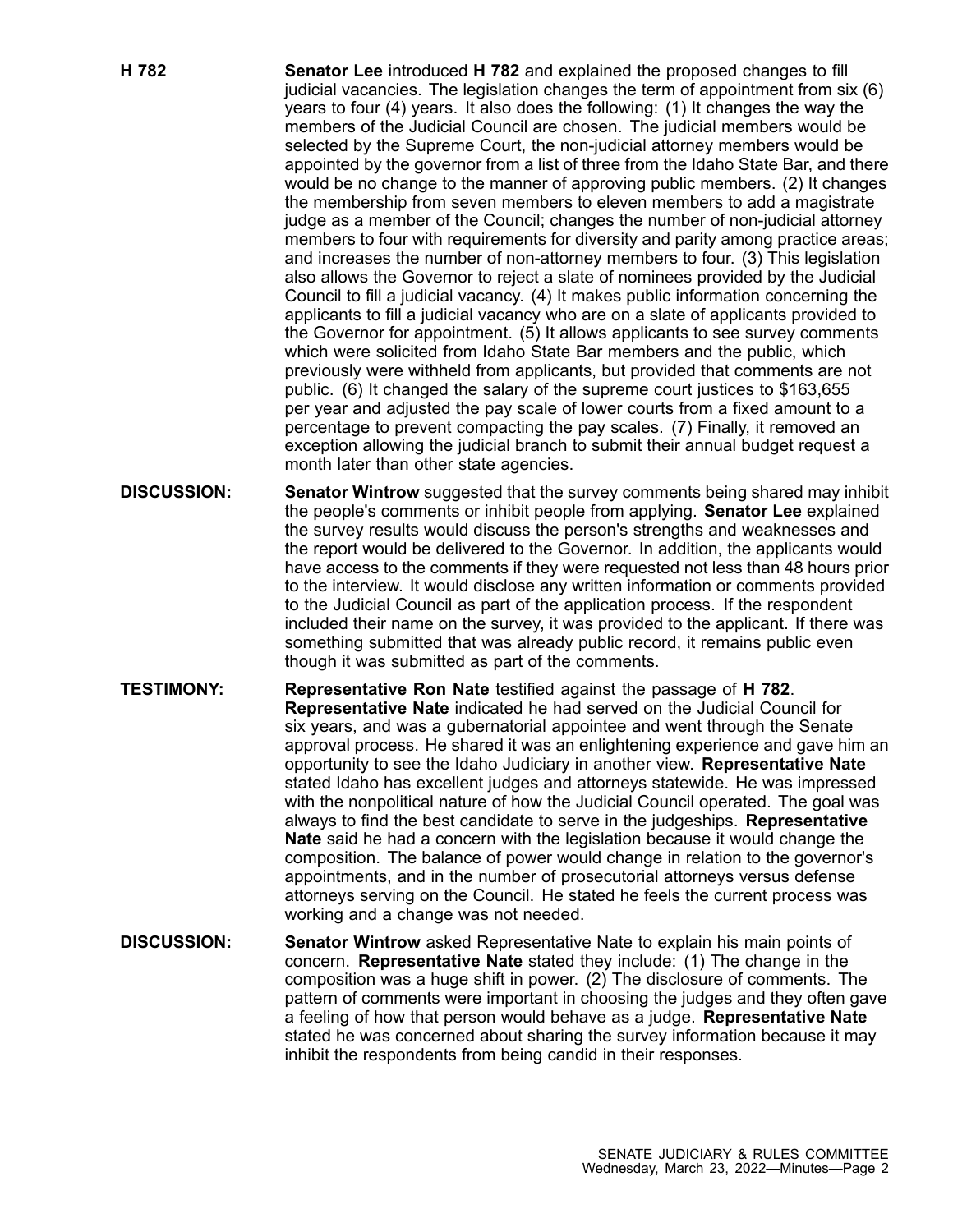- **TESTIMONY: Ken McClure, representing Idaho Liability Reform Coalition,** testified in favor of **H 782** and urged passage of the legislation. **Mr. McClure** stated there was <sup>a</sup> lack of accountability for filling judicial vacancies. The legislation improves the process by having the Bar Association, rather than simply naming someone to serve on the Council subject to Senate confirmation. It allowed the Judicial Council to be populated by an attorney who was nominated by the board from <sup>a</sup> list of three names which was very similar to the current process. The second improvement was **H 782** adds transparency so that the public can have <sup>a</sup> better understanding about the Judicial Council make up and why it was done that way. **Mr. McClure** summarized saying this bill nominated people to the Judicial Council through <sup>a</sup> public process, explained the decision for filling the vacancy, and offered an opportunity to have <sup>a</sup> wide variety of views from all involved stakeholders.
- **TESTIMONY: Mark Masarik** testified against **H 782**. **Mr. Masarik** stated that his two areas of concern were covered by Representative Nate. He reiterated that this legislation would give too much influence to the executive branch and the judicial process. He suggested it seemed that there really was not anything broken with the current process. He said he would like the legislature to take more time to assess this legislation and consider any restructuring next year.
- **TESTIMONY: Diane Minnich, Executive Director, Idaho State Bar,** explained the Idaho Board of Commissioners was created by statute and they were <sup>a</sup> self-governing state agency. She stated she was testifying to give information to the Committee and was not supporting either opinion on the legislation. The Board of Commissioners was made up of plaintiffs lawyers, defense lawyers, judges, small firms, large firms, and governmental lawyers. Everyone who was involved in the judicial process and was <sup>a</sup> member of the Idaho State Bar had participated on the Commission at some time or another in all different areas of law. **Ms. Minnich** added she was concerned that 50 percent of the bar was made up of firms with three or less people. Almost all of those people would be ineligible to serve because they would not be able to meet the criteria in the statute with the increasing number. These are the attorneys who do their work as general practitioners. A broader representation of different areas of law makes sense, as does having more lawyers and people because of size. This legislation would eliminate many lawyers who would not be eligible to apply and it would not broaden the scope of who is eligible. **Ms. Minnich's** biggest concern was the Idaho State Bar wanted lawyers to be able to participate on the Council but this legislation had the potential to limit the number who would be able to do so.
- **TESTIMONY: Juneal Kerrick, Senior District Judge,** appearing on behalf of the Idaho Supreme Court, was against passage of this legislation. **Judge Kerrick** was concerned that **H 782** may have unintended consequences. Her concerns focus on the following issues: 1) Will the changes hinder rather than help recruitment? 2) Will the specificity of the practice areas limit the rural general practitioners from participating? 3) Will revealing the comments about the candidates hinder the application pool? 4) Will the results lead to recusals or disqualifications? 5) Will the council get honest feedback from the survey participants? 6) The salaries of the judiciary should not be included in <sup>a</sup> bill relating to organizational issues. The judiciary deserve <sup>a</sup> bill of their own that values their work. 7) Will salary compression between the district and magistrate judges reflect negatively on judicial candidates? The court seeks to do whatever they can to help the governor have <sup>a</sup> robust field of experienced candidates to chose from to become Idaho judges. **Judge Kerrick** cautioned the Committee to take time to gather the needed information, involve all of the stakeholders in the process, and make good decisions to avoid unintended consequences.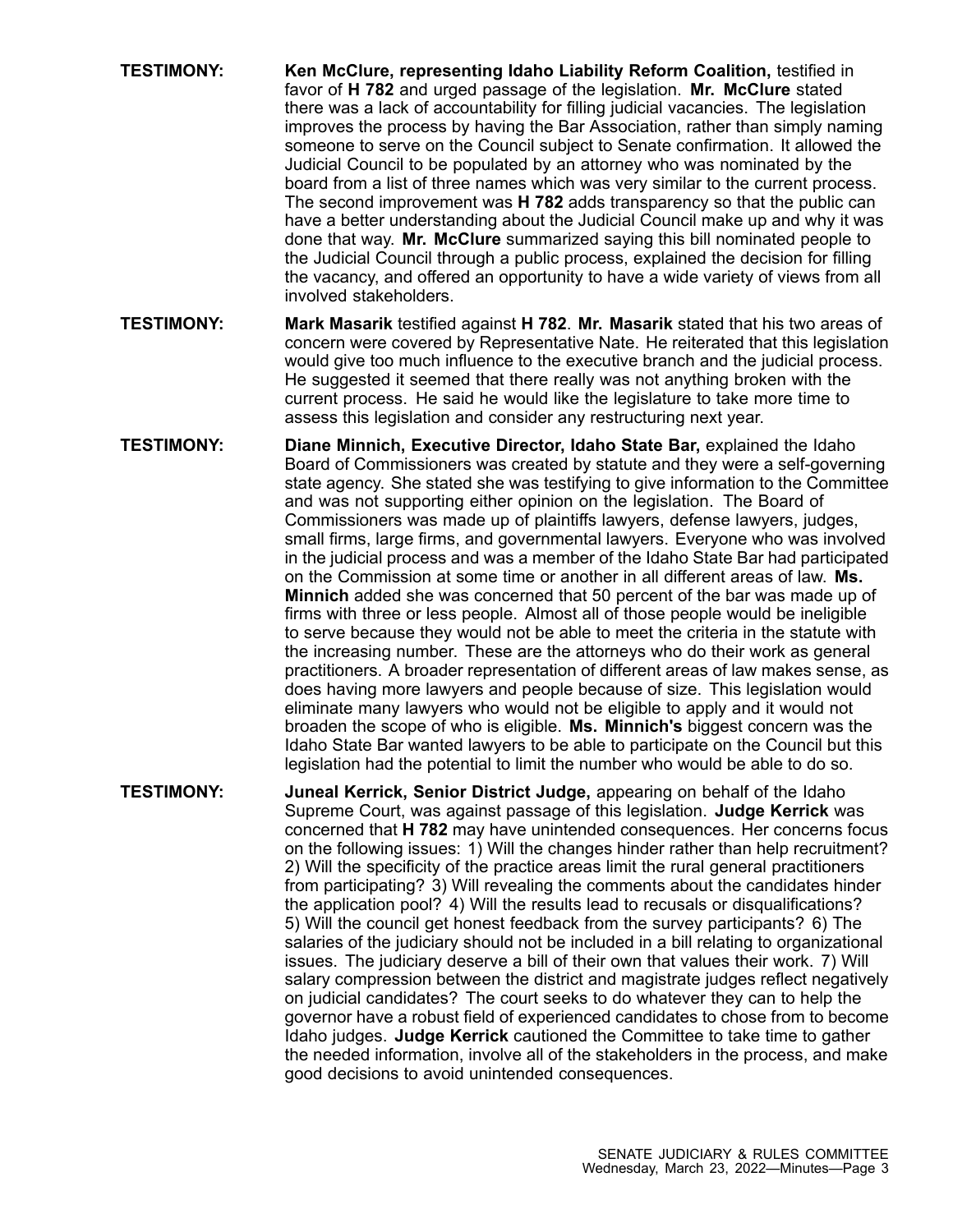| <b>DISCUSSION:</b> | Senator Wintrow asked what data Judge Kerrick had showing why people were<br>not applying for the judicial positions. Judge Kerrick stated the Bar survey<br>in 2009 was focused on judicial salary and recruitment. Both of those issues<br>were reasons that cause people to not want to be judges. Another reason that<br>has been noted was the challenge of going through the appointment process.<br>The differences in district and magistrate judges complicates salary issues.<br>Contested elections were another concern. They were usually self-funded and<br>there was no guarantee one would win the election. If a judge had to return to<br>private practice and start over, it makes the opportunity to serve as a judge less<br>inviting. Senator Wintrow asked Judge Kerrick how much collaboration she<br>had with the bill's sponsors and the Courts. Judge Kerrick stated she had not<br>had a lot of communications. The meetings and discussions that were held did<br>not result in the same language included in the bill. She suggested getting<br>more information from a broader base. |
|--------------------|---------------------------------------------------------------------------------------------------------------------------------------------------------------------------------------------------------------------------------------------------------------------------------------------------------------------------------------------------------------------------------------------------------------------------------------------------------------------------------------------------------------------------------------------------------------------------------------------------------------------------------------------------------------------------------------------------------------------------------------------------------------------------------------------------------------------------------------------------------------------------------------------------------------------------------------------------------------------------------------------------------------------------------------------------------------------------------------------------------------------|
| <b>TESTIMONY:</b>  | Hyrum Erickson submitted written testimony and spoke virtually against<br>passage of H 782 (see Attachment 1).                                                                                                                                                                                                                                                                                                                                                                                                                                                                                                                                                                                                                                                                                                                                                                                                                                                                                                                                                                                                      |
| <b>TESTIMONY:</b>  | Laura Burri stated she opposed passage of H 782. Ms. Burri explained she<br>had practiced law for 36 years in Idaho. She had attended hundreds of Judicial<br>Council interviews in the process of helping women prepare for those interviews.<br>Ms. Burri commented the Council was very professional, efficient, nonpartisan<br>and more than competent to select some of the best candidates to be selected to<br>go to the Governor's Office. She added that the candidates were all treated fairly.                                                                                                                                                                                                                                                                                                                                                                                                                                                                                                                                                                                                           |
| <b>TESTIMONY:</b>  | Don Burnett, retired Dean, University of Idaho, College of Law, and part<br>time Executive Director of the Idaho Judicial Council submitted written testimony<br>and spoke virtually against passage of H 782 (see Attachment 2).                                                                                                                                                                                                                                                                                                                                                                                                                                                                                                                                                                                                                                                                                                                                                                                                                                                                                   |
| <b>DISCUSSION:</b> | Senator Wintrow asked if it would be possible to change the definition of<br>"qualified" in Idaho Code to reflect more characteristics of potential judges. Mr.<br><b>Burnett</b> stated the Council looked for quality of the applicants. Characteristics<br>such as intellectual honesty, courtesy to others, diligence, and quality of<br>scholarship and knowledge are at the heart of the Judicial Council's function and<br>that was why they were referenced in the surveys.                                                                                                                                                                                                                                                                                                                                                                                                                                                                                                                                                                                                                                 |
| <b>TESTIMONY:</b>  | Terri Pickens Manweiler stated he was against passage of H 782. Mr.<br>Manweiler stated he was concerned about the executive branch having too<br>much power. He said it will narrow down the applicants even further because<br>the Council would be politicized and it would result in the candidates also being<br>politicized. Mr. Manweiler explained that making the surveys public would have<br>a negative impact on what the people are willing to say. The current survey<br>process had been used to help determine the temperament and credibility of<br>those who were to be selected for judges. By making it public, people will not<br>want to fill it out.                                                                                                                                                                                                                                                                                                                                                                                                                                         |
| <b>TESTIMONY:</b>  | Alicia Abbott, representing Voter to Voter Outreach Organizer for The<br>Idaho 97%, testified they were against passage of H 782. Ms. Abbott said<br>her organization supported the makeup and procedures currently used by the<br>Idaho Judicial Council. She stated they were concerned about nonpartisan<br>process risks, court packing by the executive branch, and devaluing of co-equal<br>branches of government.                                                                                                                                                                                                                                                                                                                                                                                                                                                                                                                                                                                                                                                                                           |
| <b>TESTIMONY:</b>  | Tim Gresback listed the many legal positions he had held in the past 35 years<br>of being an attorney in Idaho. He assured the Committee that the lawyers in<br>the State of Idaho were very pleased with the quality of the Idaho Judiciary. He<br>implored the Committee to reject passage of H 782.                                                                                                                                                                                                                                                                                                                                                                                                                                                                                                                                                                                                                                                                                                                                                                                                              |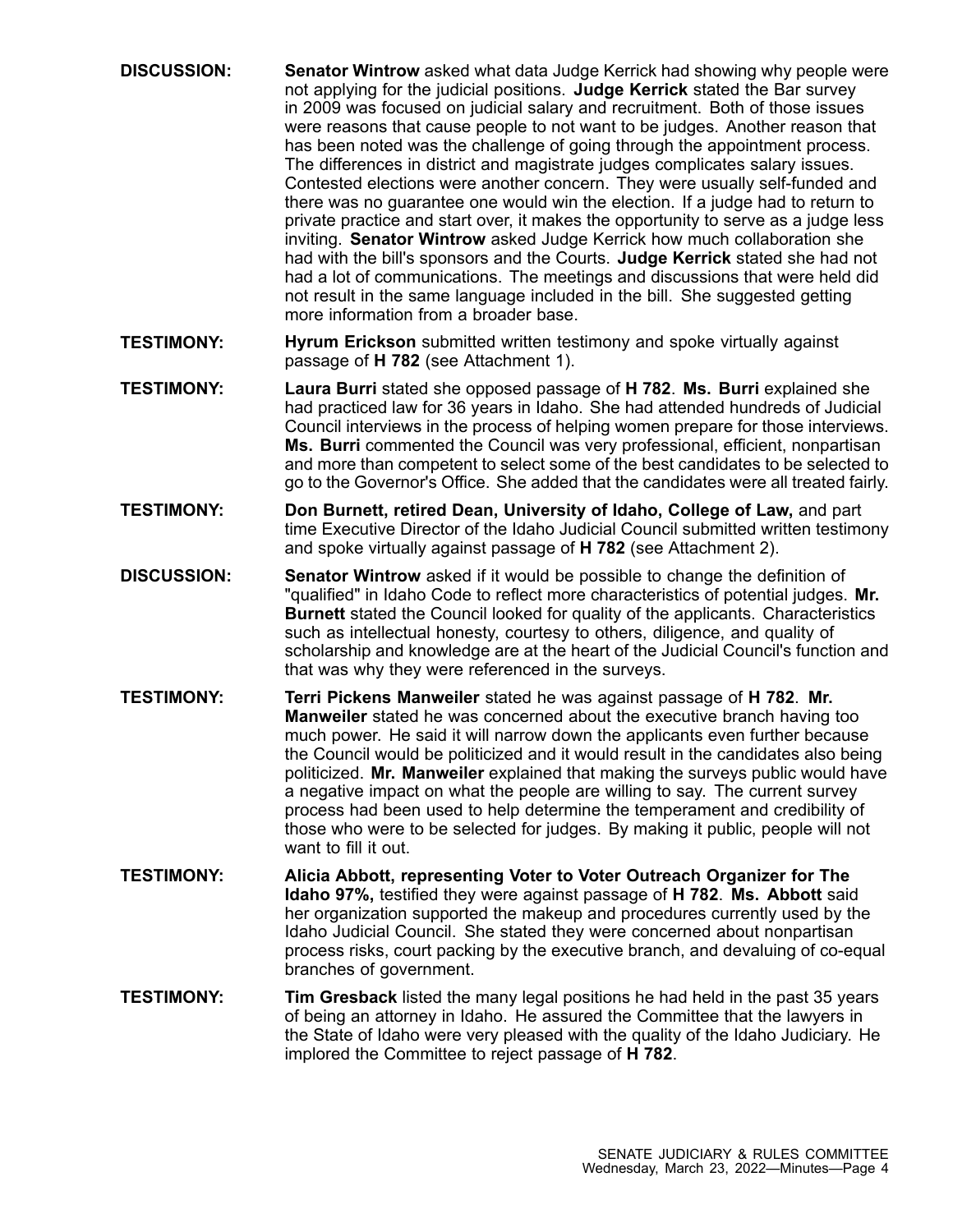**TESTIMONY: Darrin Fuchs** testified against passage of **H 782**. **Mr. Fuchs** suggested there were many questions relating to this legislation and suggested more study should be done. He was very concerned that the law would not be applied in <sup>a</sup> nonpartisan manner with the passage of **H 782**.

> **Senator Lee** asked to have the record reflect that she stated Idaho has an extraordinary and enviable judiciary and she was not unhappy with the Judicial Council. She commented that possibly someone who was <sup>a</sup> transactional attorney may not be the best choice to sit in judgement of judges or to sit on <sup>a</sup> council to recruit judges. The salary issue was heavily negotiated and Senator Lee was supportive of raises. **Senator Lee** added this was <sup>a</sup> process to replace elected officials. Our constitution states these were elected positions and the structure of the Judicial Council followed that process. She concluded with clarification of the survey comments. Those comments were still going to be private. If the source is listed, it is given. If not, it was still confidential. **Senator Lee** reiterated that she believes it evens out the playing field to have access to the survey comments.

- **MOTION: Senator Anthon** moved to send **H 782** to the floor with <sup>a</sup> do pass recommendation. **Senator Thayn** seconded the motion.
- **DISCUSSION: Senator Burgoyne** explained he had applied to be on the Judicial Council many years ago, and he did not make the cut to go on the Governor's list. He commented he had an exceptional experience in front of the Judicial Council. He stated Idaho had the best judiciary he had seen in his career.

**Senator Wintrow** stated she was concerned about rushing this important decision. She was not convinced this was the right time to make the change. The legislation would overhaul <sup>a</sup> power dynamic and the Judiciary. The perception was that it was an intent to shift power. **Senator Wintrow** concluded it was important to keep an independent judiciary at all costs.

**Senator Lodge** complimented Senator Lee on her work and all of the time spent studying the concerns of the people. She stated she appreciated the judiciary and the independence they have shown. **Senator Lodge** mentioned she was concerned about district judge recruitment and the pay issue. Attorneys in private practice can make <sup>a</sup> lot more money with much less hassle in their lives. She was also concerned about attaching judiciary salaries to the other legislation in **H 782**. Her comment was to bring this legislation back next year.

**Chairman Lakey** added he thought there was some misunderstanding of the legislation. He stated he believed the vetting process would result in better vetted candidates. In his opinion, the Bar surveys were definitely <sup>a</sup> lobbied process. **Chairman Lakey** commented he did not like the judicial salaries added into the legislation. He would also like to see the distance between the district and magistrate judges maintained because of the level and types of cases they handle. **Chairman Lakey** felt the added diversity on the Council was <sup>a</sup> positive addition by providing different perspectives. He indicated that it was more appropriate to not have the Bar send the candidates directly to the Senate. There are three branches of government involved in the selection process to keep an even balance.

**Senator Ricks** stated he could see some advantages to the legislation and would support <sup>a</sup> motion to send **H 782** to the floor.

**Senator Zito** said she would support the original motion and would like all the senators to have a chance to be involved in the decision.

**SUBSTITUTE MOTION: Senator Burgoyne** moved to hold **H 782** in Committee. **Senator Wintrow** seconded the motion. The substitute motion failed by **voice vote**.